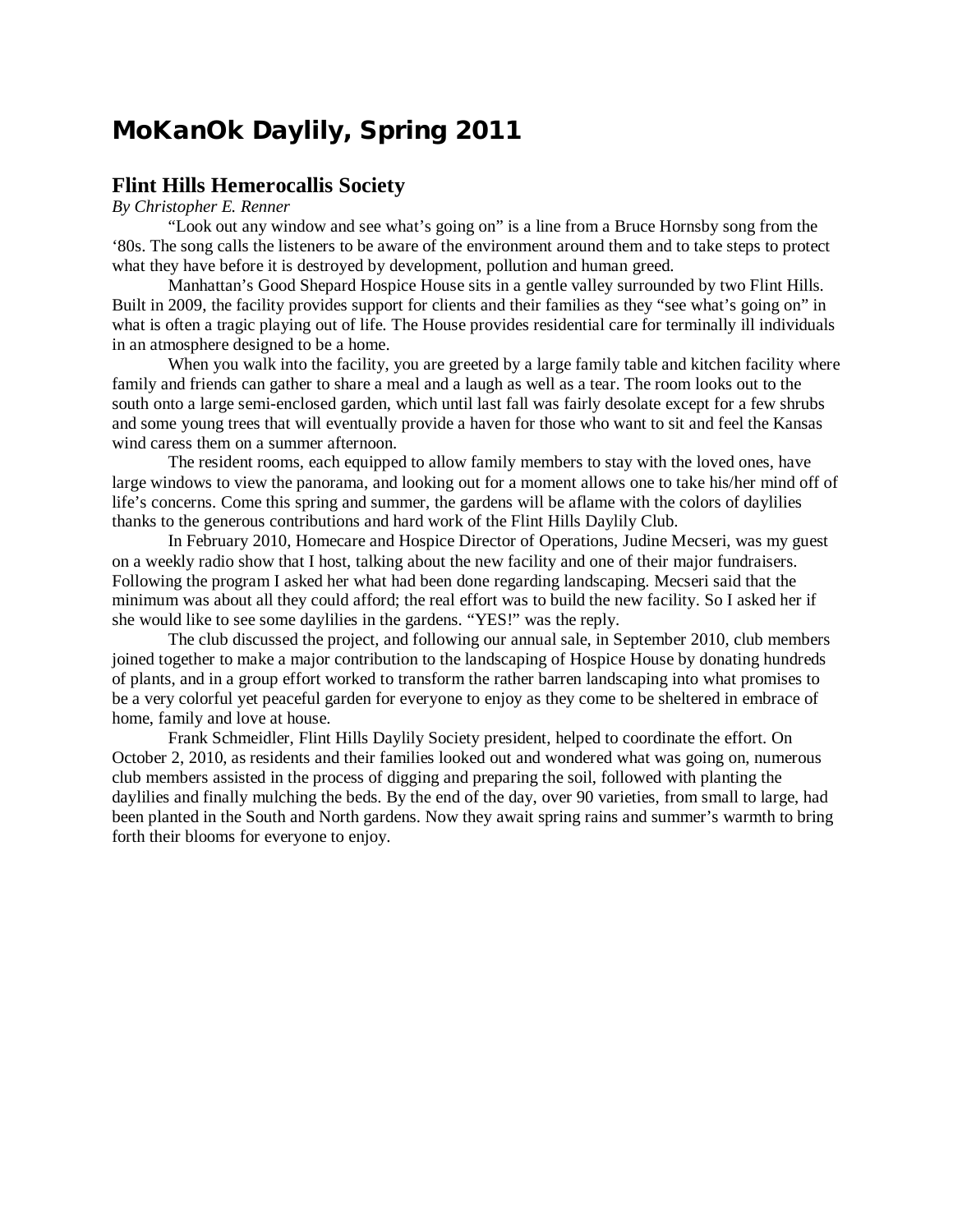## **MoKanOk Daylily, Summer 2011**

## **Flint Hills Hemerocallis Society**

### *By Ernie Minton*

On Saturday, July 2, the atrium near the main entrance to the Manhattan Town Center Mall was beautifully adorned with more than 400 daylily blooms gathered and displayed by Flint Hills Daylily Society (FHDS) members. Mall shoppers were generally eager to browse the blooms and many took the time to cast their vote for their favorites. Invariably, folks are amazed by the impressive variation in color, size, and in some cases fragrance of these amazing blooms. They often remember the daylily from their youth as that tall yellow-orange flower that defied neglect and drought, and waved proudly in the hot Kansas wind in ditches around the otherwise stark farmstead landscape.

The Mall bloom display continues to be an important club activity supporting the goal of increasing the awareness and appreciation of daylilies in the community. The display routinely snags three or five new club members. In many cases, our collective club experience has been that this activity becomes the tipping point for a few people to take the next step and join the club. Frequently, these new members were already avid gardeners and usually were aware of the existence of a local group of Daylily enthusiast.

Our club typically has a separate table displaying Stout Silver Medal Winners. We continue to press for 100% representation of all plants that have received the award since its inception, and usually members bring in all but 4 or 5. A novel twist to the display this year was assembled by Dr. Steve Thien, **AHS** Region 11 Science Liaison and an active FHDS member. Steve is also an avid hybridizer who has produced a number of impressive seedlings over the years. Steve maintains very detailed record keeping associated with his hybridizing program. His records allow him to track seedlings back to their pod of origin. On the morning of the Mall bloom display, Steve had several separate seedling plants in bloom that had originated from the same pod. This display demonstrated the variation in coloration, size, form, etc. for full-sibling seedlings originating, not just from the same parents, but indeed from the same cross. This display was very informative and interesting.

Whether it is an interesting display, such as the seedling example cited above, our Stout table, or another unique arrangement of blooms, we think we have the most success in recruiting new members when we couple that activity with friendly, engaging conversation with guests that stop by the bloom display. It seems that nothing invites potential new members to take the next step like getting the real sense that they are wanted and will be valued by the club.